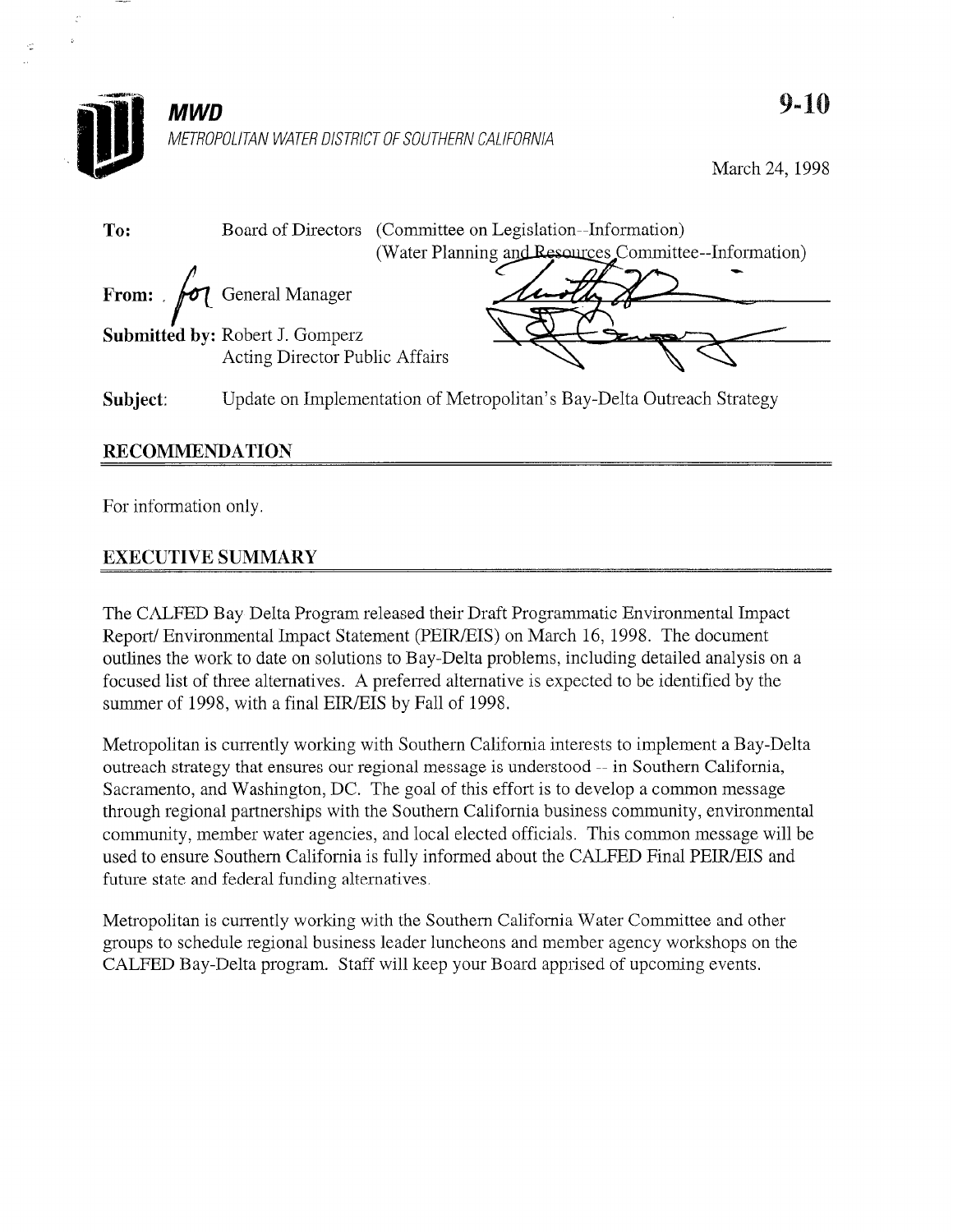#### DETAILED REPORT

#### Update on CALFED Program

The CALFED Bay-Delta Program released their Draft Programmatic Environmental Impact Report/ Environmental Impact Statement (PEIR/EIS) on March 16, 1998.

This document outlines the work to date on solutions to Bay-Delta problems including detailed analysis on a focused list of three alternatives. The document identifies how each alternative provides technical resource management advantages relative to each other. A preferred alternative is expected to be identified by late summer of 1998, with the Final PEIR/EIS due for publication by the end of the year.

In April and May 1998, CALFED is scheduled to hold 10 to 12 public meetings throughout California on the Draft PEIR/EIS. Four of the 12 hearings will be in Southern California, at the following locations. All hearings will begin at 7:00 p.m.

- <sup>l</sup>Tuesday, April 21 -- Ontario (Holiday Inn)
- Tuesday, April 28 -- Burbank (Fire Training Center)
- Tuesday, May 5 -- Irvine (University High School)
- <sup>l</sup>Tuesday, May 12 -- San Diego (Encinitas City Council Chambers)

#### Regional Outreach Strategy

The next year will be a critical decision-making period for CALFED and all Bay-Delta related activities. The challenge will be to craft a solution that allows the major interests to move forward together. At a statewide level, the key will be to address environmental, water supply, and water quality problems together, through collaborative stakeholder consensus discussions provided by the CALFED and stakeholder-facilitated processes. In Southern California, Metropolitan's staff is striving to develop a common message through regional partnerships with the Southern Califomia business community, environmental community, member water agencies, and local elected officials. This common message will be used to ensure Southern California is fully informed about the CALFED Final PEIR/EIS and future State and Federal funding alternatives.

In developing this regional message, staff has worked with the member agencies in assembling a Member Agency Strategic Planning Council and is currently investigating adding an advisory group made up of Southern California business leaders. Metropolitan and its member agencies will be working with both of these groups to develop and implement an effective CALFED Bay-Delta public outreach plan. Staff is also working closely with the CALFED Public Affairs Advisory Committee and the California Water Clearinghouse to support the CALFED process. On the local level, Metropolitan in partnership with the member agencies is embarking on an intense public education campaign which will include speaking engagements for business,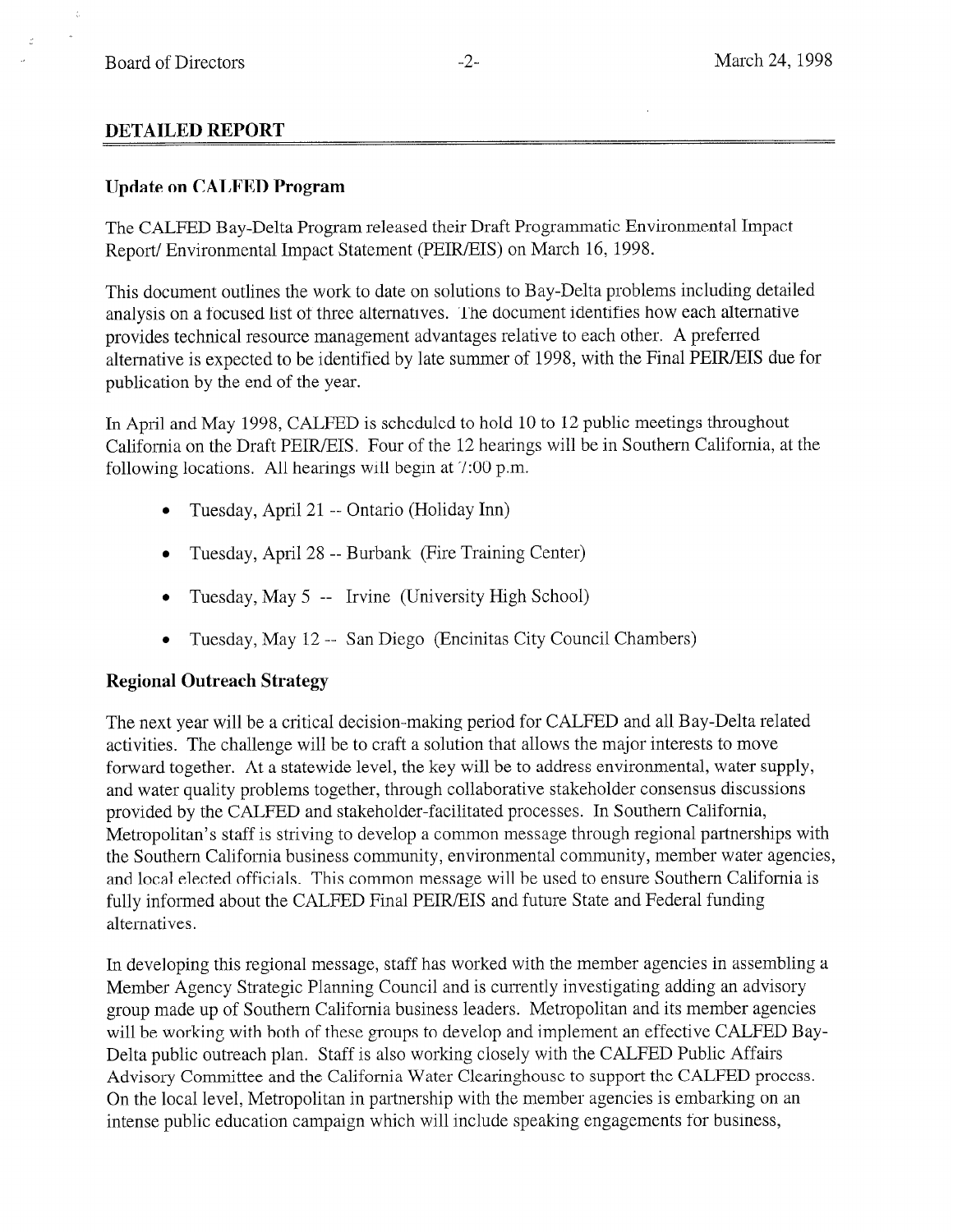service and community groups as well as broad-based media opportunities. Our goal is to increase public awareness of the critical need for a Bay-Delta solution and to ensure that the final solution addresses Southern California's needs for increased water supply, improved water quality, system reliability and affordability.

Staff has also developed a number of educational materials including a two-page Southern California perspective on the CALFED Bay-Delta Program; a four-page brochure from urban water agencies focusing on drinking water quality needs; an outline of talking points for prospective speakers on CALFED Bay-Delta issues; and a "most commonly asked questions" fact sheet. In addition, staff will be publishing the second edition of Metropolitan's Waterscape newsletter in which we will summarize the alternatives and encourage members of the public to attend the four CALPED public meetings to be held in Southern California.

Special attention is also being given to educating the media. A Bay-Delta inspection trip was conducted on March 5 for representatives of the Southern California newspapers. Editorial Board meetings were also scheduled.

Staff will continue to keep your Board apprised of upcoming events.

BG/MAD/jc

Attachment(s)

s:\worddocs\joacar\calfed.ltr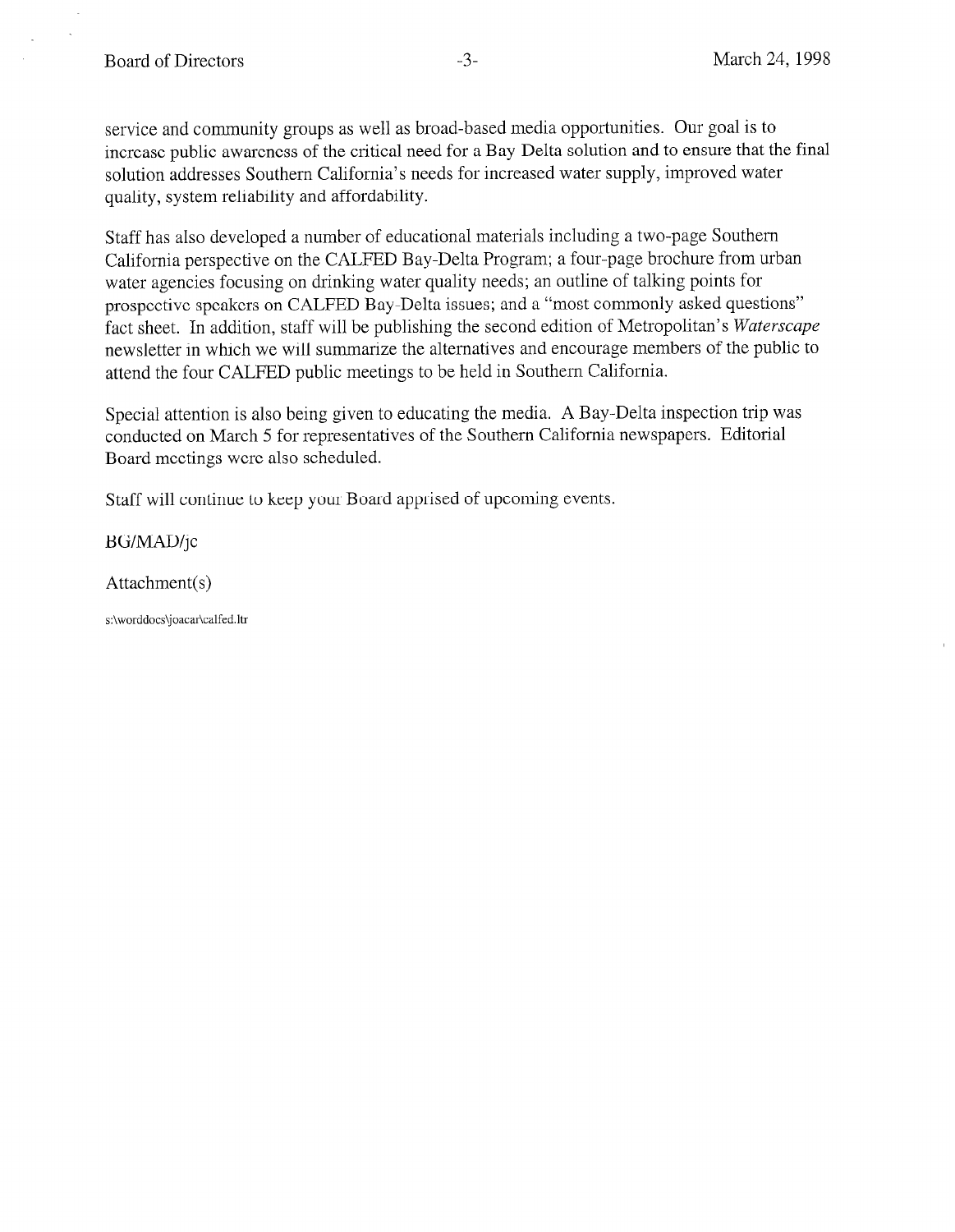Attachment' A.for'Bdard Letter 9-10 Public Affairs March 24, 1998 Page 1 of 2

# Reinvesting in California's

#### What is CALFED and why will it work?

The CALFED Bay-Delta Program is a partnership of state and federal agencies charged with developing a solution to the long-term problems of the San Francisco Bay/Sacramento-San Joaquin Delta. In seeking a comprehensive solution to water supply, water quality and ecosystem issues, CALFED has brought together statewide water interests—urban, agricultural and environmental—to identify their concerns and reach a consensus-based solution. This process represents a turning point in the perennial California water wars because for the first time we are working together.

#### What does CALFED mean to Southern California?

More than 16 million Southern Californians rely on drinking water supplies from State Water Project sources that originate in the Bay-Delta watershed. Success in the CALFED effort to restore the estuary is the first step to securing future water quality and supply reliability for our region.

#### **Water Quality**

 $\mathbb{H}^*$  : I : ': :i '. :

 $\frac{3.3}{100}$  .

> / :iI \$ ,:

 $\mathbb{S}_+$  : .s I .i .: .I :

,'f

Any CALFED solution must improve water quality. Reducing salts and other natural organic materials in our source water will help maintain the health and safety of our drinking water for years to come and may eliminate or substantially reduce the need to build costly water treatment facilities.

#### Water Reliability

Southern California is counting on a reliable supply of water from the Bay-Delta. Regional water managers are helping to meet the need for increased supplies through water recycling, conservation and storage as our population grows by about 200,000 residents each year.

#### Jobs and the Southern California Economy

Water issues are critical to the long-term success of business and commerce in any region. If we fail to secure the quality and reliability of Southern California5 water supply, business leaders may reconsider expansion in the region and may even relocate. Our economic future depends on a reliable supply of high-quality water. We cannot support a vibrant economy without it.

#### Environmental Restoration

The Bay-Delta provides the largest wetland habitat in the West, encompassing a key nursery ground and migration corridor for more than 120 species of fish and wildlife. Protecting this national treasure should be a top priority for all Californians.

# Southern California Supports CALFED

 $\sim$ 

Finding a long-term solution to the problems of the Bay-Delta is crucial to our region and our stare. We are prepared to reinvest in California's future by supporting the CALFED process. However, three essential elements are fundamental to meeting Southern California's needs and must be addressed if the CALFED solution  $i$ s to be successful $$ improved water quality and supply reliability at an affordable cost. Southern California must

negotiate for our future. We believe there is an equitable solution for the environment, agriculture and urban water users. Southern California representatives will be at the table protecting your interests, but your support for and participation in the CALFED process are paramount.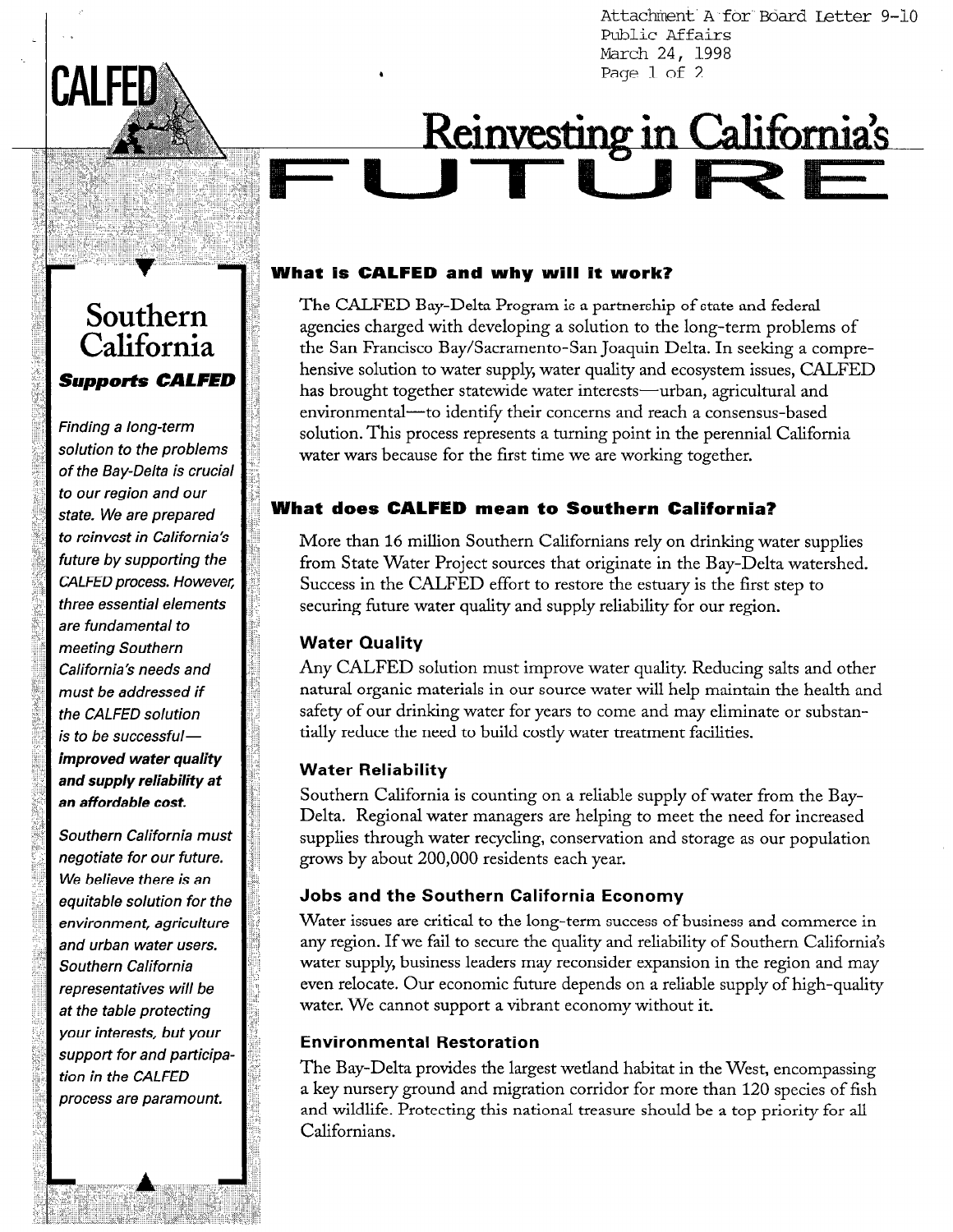Attachment A for Board Letter 9-10 Public Affairs March 24, 1998 Page 2 of 2

> storage, and facilities to improve the environment, water quality, and supply reliability. CALFED estimates the cost between \$4 and \$9

billion over 30 years.

Some of the funding has already been secured, including \$600 million provided by the passage in 1996 of Proposition 204 and \$430 million in authorized federal tinding, ofwhich \$85 million was appropriated in 1998.

As water users benefiting from a Bay-Delta solution, Southern Californians are

#### The CALFED Timeline

The time for decision-making is upon us. CALFED has developed three alternative action plans, all of which include additional storage:

Alternative I: Re-operation of the current system. Alternative II: Expanded through-Delta conveyance. Alternative III: Dual-intake system.

These alternatives are expected to be released in a draft environmental document in March 1998, followed by a series of public meetings and workshops. The final alternative is expected to be approved by the end of the year. Then the work of implementation will begin for all of us.

#### What will a CALFED solution cost?

The CALFED solution is likely to involve large-scale ecosystem restoration,



The Bay-Delta is a 738,000 acre estuary where the San Francisco Bay meets the Sacramento and San Joaquin Rivers.

prepared to shoulder their fair share of the financial responsibility. Long-term regional water rate projections reveal that a total cost in the range of \$5 to \$6 billion for a Bay-Delta fix may be affordable if equitably shared by state and federal governments as well as water users.

#### Meeting the goals of the IRP

For the past several years, Southern California's water community has engaged in an Integrated Resources Planning process (IRP) to establish water management guidelines for the next 25 years. The IRP is a dynamic process, allowing the region to re-evaluate its resource needs on an on-going basis. The plan depends on both imported water from the Bay-Delta via the State Water Project and from the Colorado River, as well as local resources such as conservation, water recycling, groundwater and surface storage. A Bay-Delta solution will help the region meet the water management goals of the IRP



This information is brought to you by:

The Metropolitan Water District of Southern California and its 27 member agencies

ANAHEIM **BEVERLY HILLS BURBANK COMPTON FULLERTON GLENDALE** LONG BEACH LOSANGELES PASADENA **SAN FERNANDO SAN MARINO** SANTA ANA SANTA MONICA **TORRANCE** - ---------<br>Calleguias Municipal GALLEGUAS IVIUNICIP.<br>Water District WATER DISTRICT<br>CENTRAL BASIN MUNICIPAL **WATER DISTRICT** CHINA BISINGI<br>Curio Bisin' Minisori CHINO BASIN MUNI<br>Water Districts

Come Municipal COASTAL MUNICIPAL<br>Water Dramman

External Mexican EASTERN MUNICIPAL<br>Wardd Districtor FAILA DIGIALUI<br>Foothull Municipal

FOOTHILL MUNICIP.<br>Warno Dramman LAS VIRGENESI<br>Las Virgining Minimonal

LAS VIRGENES MUNIC<br>Www.primiera  $\frac{M}{M}$ 

Municipal Water Dis:<br>^~^  $S_{\text{max}}$  County  $S_{\text{max}}$ 

SAN DIEGO COUNTY  $T_{\text{max}}$  $T_{\text{max}}$   $T_{\text{max}}$ 

Three Valleys Mun<br>\*\*\*  $U$ 

UPPER SAN GABRIEL VALLEY MUNICIPAL WATER DISTRICT West Basin Municipal<br>Water District

WATER DISTRICT<br>\*\*\* WESTERN MUNICIPAL WATER

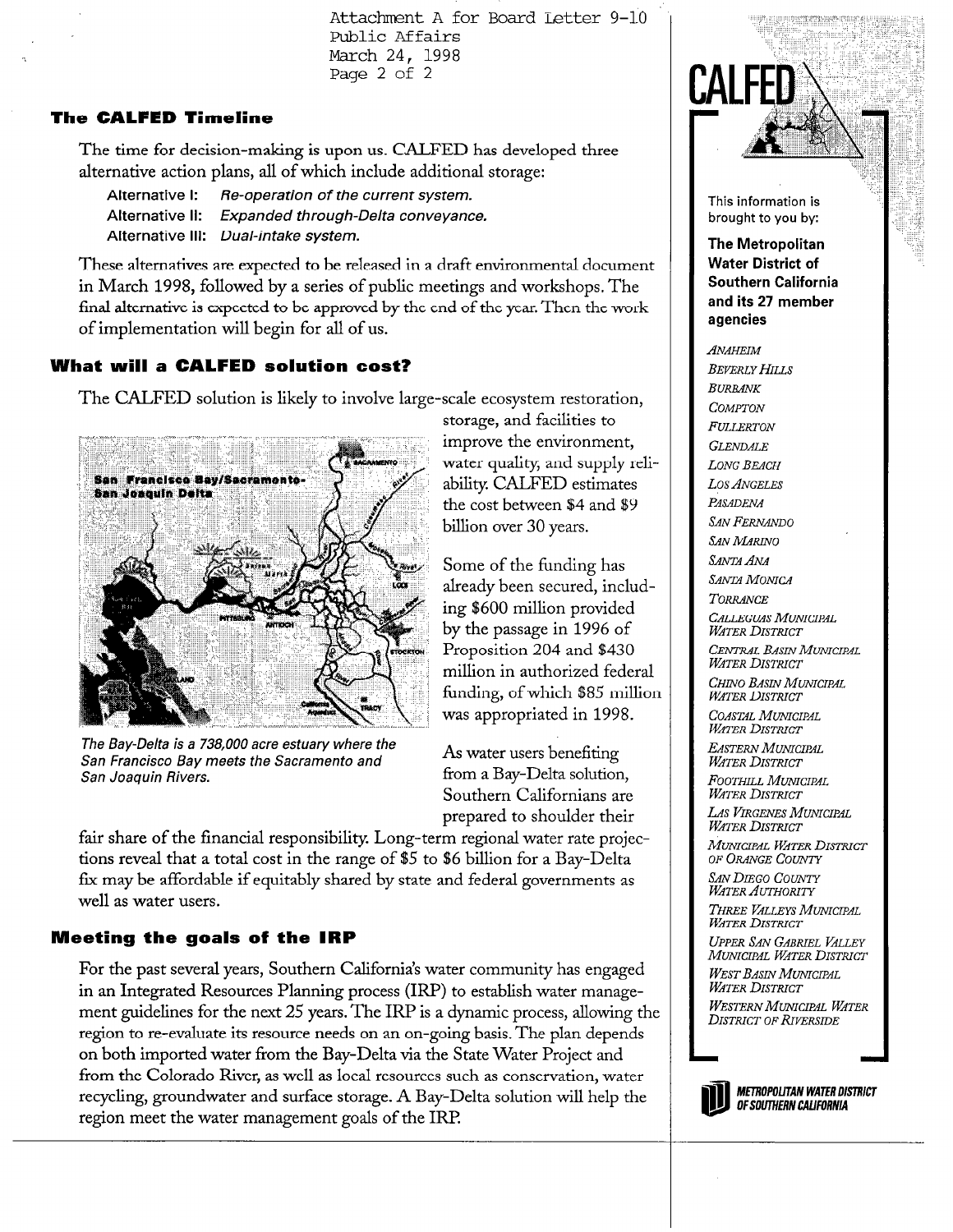# CALFED BAY-DELTA SPEAKER'S BACKGROUND INFORMATION

### I. History

- A. December 1994 Bay-Delta Accord initiated CALFED, a partnership of state and federal agencies, established to develop a long-term solution to water quality, supply and environmental problems in the Delta.
- B. For the past three years, stakeholders from throughout the state, representing Northern, Central and Southern California as well as urban, agricultural and environmental interests, have been working together to develop a series of alternatives with which to ultimately solve the problems of the Bay-Delta.
- C. In November 1996 election, Californians passed Proposition 204, a \$995 million bond measure which includes nearly \$600 for Bay-Delta ecosystem restoration projects. We view this as a down payment for improvements to water supply reliability and water quality.
- D. Congress authorized \$430 million over three years for Bay-Delta restoration, with \$85 million appropriated for 1998.
- E. Governor Wilson has proposed a \$1.3 billion bond measure for funding CALFED's common programs in ecosystem restoration, water quality, water conservation and recycling and levee stability.

#### II. Bay-Delta Issues

- A. The Delta is in serious ecological trouble because of decades of land use, water use and resource and fisheries management practices. Many species of fish and wild life have been listed as endangered. Levees are weakened and are in serious need of repair.
- B. Water supplies from the Bay-Delta are often unreliable because of not only hydrologic variations but also endangered species and other environmental concerns. (When the fish are endangered, the pumps are shut down.)
- C. Regulatory standards on drinking water quality are getting increasingly stringent because of public health concerns. Water agencies have to rely on higher quality source water to be able to meet the future public healthy standards and to continue providing the high quality water that Californians demand.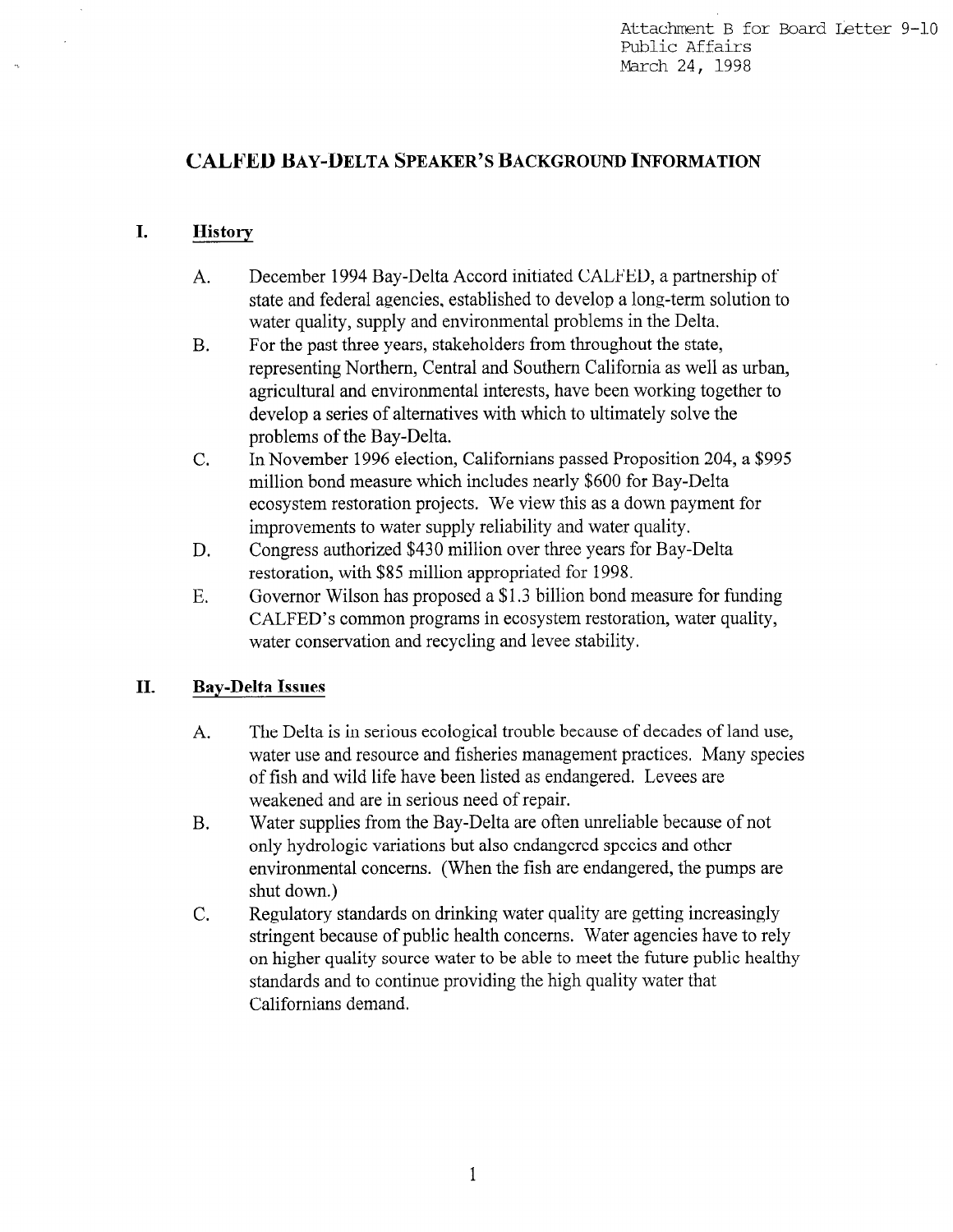#### III. The CALFED Bay-Delta Program is the best opportunity to fix the Delta.

- A. Stakeholder-driven process has brought about consensus for the first time on many essential issues. Everyone agrees that the CALFED process will succeed only if everyone gets better together.
- B. Water interests agree that ecosystem restoration is the first step in finding a long-term solution to "fixing" the Delta.

#### IV. Southern California's Stake in the CALFED Bay-Delta Program

- A. Water quality - THMs, bromides, safe-drinking water standards. Improved source water postpones need to invest in costly treatment facilities.
- B. Water supply reliability - CALFED's program addresses ecosystem restoration and infrastructure investments. These improvements alone will not solve all of the long-term water supply issues facing the southland. They will, however, facilitate other means for ultimately closing the gap between water supply and demand in Southern California. These other means include wet year storage, groundwater conjunctive use, water conservation and recycling, etc.
- C. **Post-IRP water supply requirements - Because we're in a post-IRP era,** our demands for increased supply are relatively minor, i.e., we are able to meet our supply needs through local resources such as water recycling, conservation, groundwater conjunctive use, groundwater and reservoir storage, water transfers, etc. Therefore, we believe that Southern California's water supply needs are achievable through the CALFED solution.
- D. **Bulletin 160 (State Water Plan) - The large "gap" between supply and** demand referred to in bulletin 160 includes a great portion for environmental water requirements that can be met through other means. The figures also seem to be based on an extraordinarily dry year situation. These numbers must be further analyzed and studied to determine their validity as well as how the requirements they represent may be met through alternative means.
- E. **Affordable cost - (\$5-\$6 billion shared by state/fed gov't. & water users)**
- F. *Jobs, economic stability* for region as well as state.
- G.  $E$ cosystem restoration  $\&$  environmental protection.

#### V. CALFED's Projected Costs

A. CALFED estimates \$4 billion to \$9 billion. The majority of the cost differential is based on the amount of storage provided in each alternatives. The Southern California position supports limited storage rather than excess capacity. Southern California supports a total cost in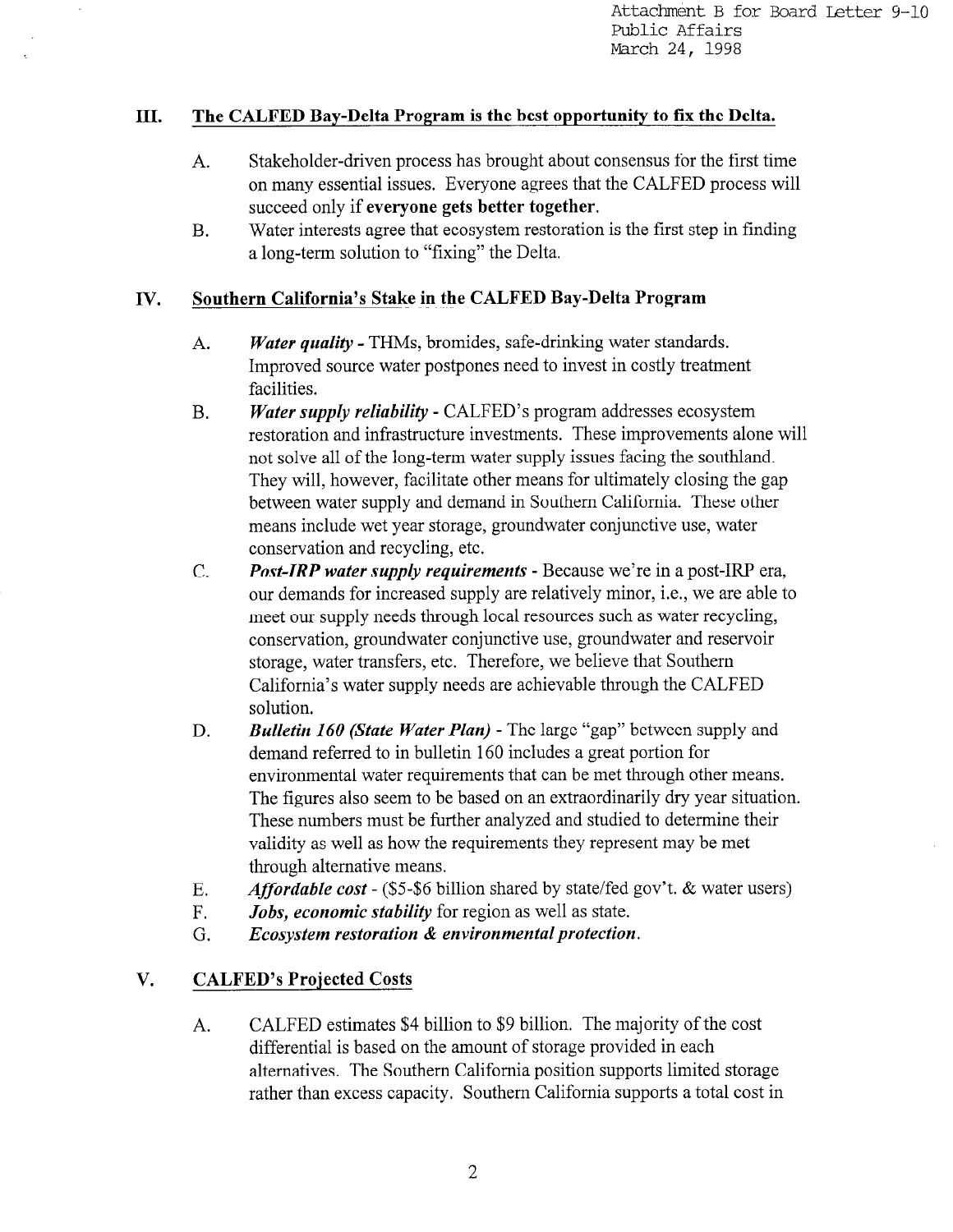the range of \$5 to \$6 billion, including funding from state and federal government as well as water users.

B. Prop 204 (about \$600 million); Federal funding (\$430 million over 3 years with \$85 million appropriated for FY 1998); Governor Wilson's proposed \$1.3 billion water bond measure includes some additional funding for CALFED projects. Category III funding for non-flow related ecosystem restoration.

# VI. The Region's Integrated Resources Plan

- A. A long-term (25-year) plan for regional water management that includes imported supplies from the SWP and the Colorado River as well as local resources such as conservation, water recycling, groundwater and surface storage.
- B. Long-term regional water rates reveal that \$5 billion for a Bay-Delta fix is affordable.
- C. Southern California water users will assume their fair share of financial responsibility, but we will not pay one thin dime more than our share!
- D. The preferred resource mix for Southern California depends on fixing the Delta and ensuring high quality, reliable water supplies at an affordable cost.
- E. Because of the IRP, we don't want or need our full contractual entitlement (2.2 MAF) of SWP supplies. However, we must plan for the future and ensure the availability of high quality supplies as needed by the region within the framework of the IRP.

#### VII. CALFED Timeline

- A. Draft programmatic EIR/S will be released on March 16, 1998.
- B. 75 days of public comment
- C. Summer public workshops
- D. Preferred alternative to be released by end of summer.
- E. Final EIR/S to be released by end of year 1998.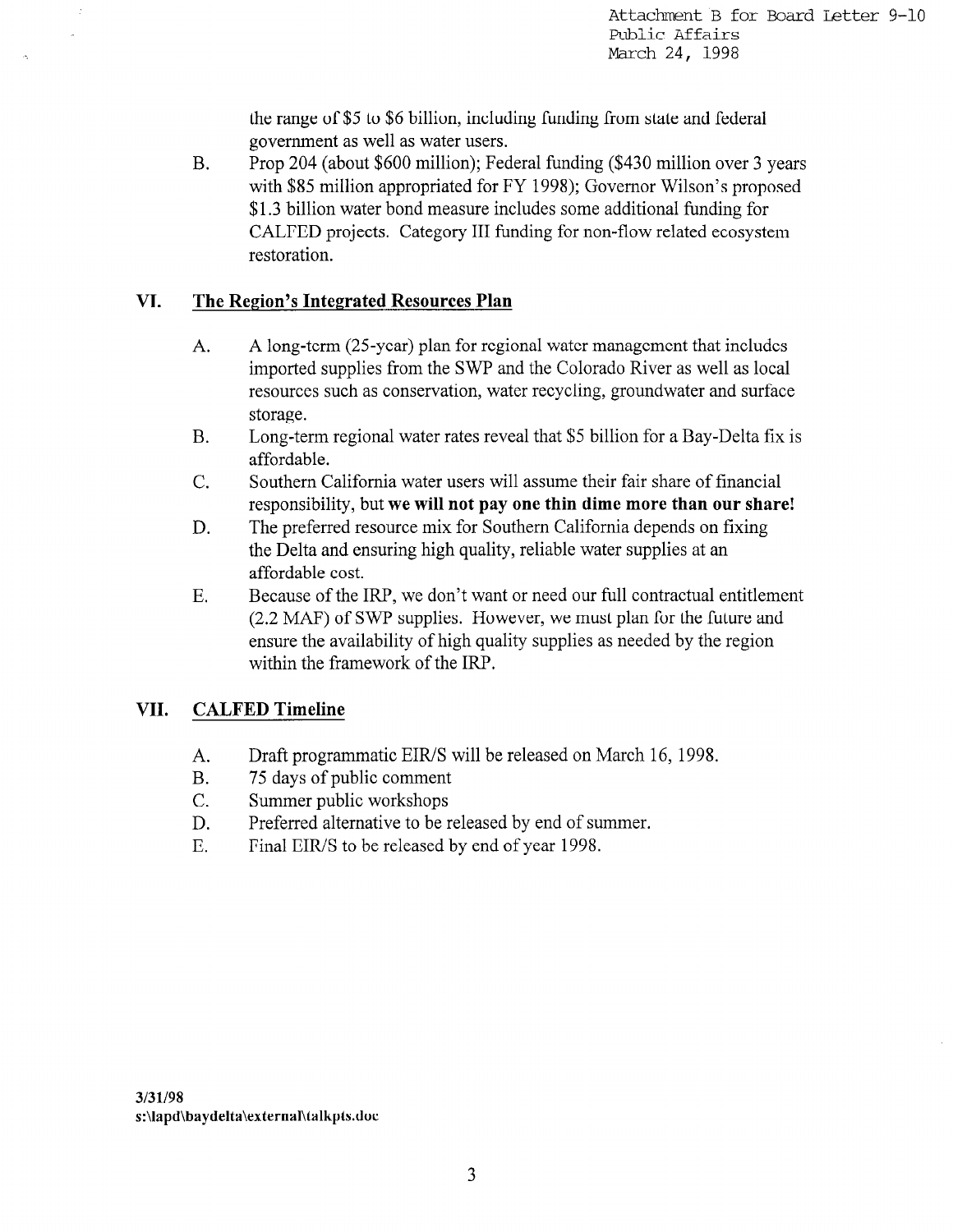Attachment C for Board Letter 9-i0 Public Affairs March 24, 1998

#### CALFED BAY-DELTA PROGRAM

#### Most Frequently Asked Questions

#### 1. What's in it for Southern California?

Southern California is looking for several key benefits from a long-term CALFED solution to the problems of the Bay-Delta. These benefits include the following:

Improved water quality: Reducing salts and other natural organic materials in our source water from the Bay-Delta watershed will help maintain the health and safety of our drinking water for years to come and may eliminate or substantially reduce the need to build costly water treatment facilities.

*Increased supply reliability:* Through the Integrated Resources Planning<sup>1</sup> process (IRP), Southern California water managers developed a long-range plan for managing both imported and local resources. The implementation of this plan substantially reduced the need for increased imported supplies. This means that Metropolitan will not expect nor need its full State Water Project (SWP) contractual allotment of 2.2 MAF/year. However, a successful CALFED solution will include better wet year water management and will allow Southern California sufficient SWP supplies to meet the long-term projections developed through the IRP.

Affordable cost: Long-term water rate projections include a substantial investment in Bay-Delta restoration. These projections reveal that a total cost in the range of \$5 to \$6 billion for a Bay-Delta fix may be affordable if equitably shared by state and federal governments as well as water users.

Environmental protection/restoration: The Bay-Delta provides the largest wetland habitat in the West, encompassing a key nursery ground and migration corridor for more than 120 species of fish and wildlife. This is a national treasure that benefits all of us who live in California as well as the nation.

#### 2. How much will it cost?

CALFED estimates the cost for all of the elements in three alternatives to be between \$8 and \$12 billion over 30 years. The variations in cost will depend on the alternative

<sup>&#</sup>x27; The Integrated Resources Plan (IRP) is an on-going process in which Metropolitan and its member and The integrated resources I lan (IRI) is an on-going process in which includional and its includer and subagencies, working together while groundwater agencies and other interested stakeholders, developed preferred resource mix for long-term regional water management through the year 2020. The preferred resource mix includes imported supplies from the State Water Project and the Colorado River as well as local resources such as conservation, water recycling, groundwater and reservoir storage, and transfers.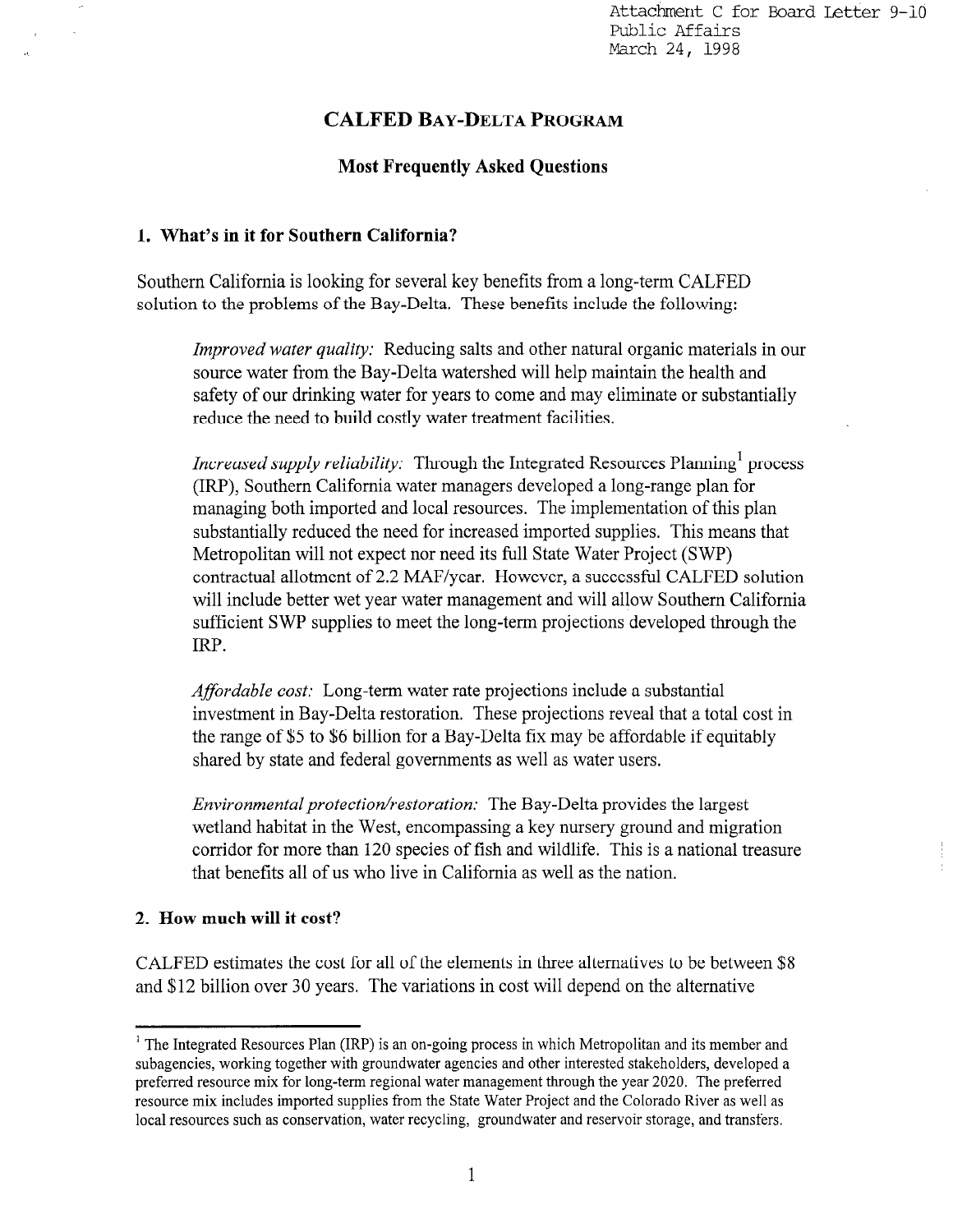chosen and the amount of storage included in the preferred alternative. Some of the funding has already been secured, including \$600 million provided by the passage in 1996 of Proposition 204 and \$430 million in authorized federal funding, of which \$85 million was appropriated in 1998.

Southern California remains firm in its commitment to keep costs affordable, in keeping with long-term regional water rate projections, and to pay only their fair share for any Bay-Delta fix. We are looking at streamlining a solution to an affordable size somewhere between \$5 and \$6 billion.

#### 3. Who's going to pay for it?

 $\mathbb{C}$ 

The cost of any CALFED solution will be shared by: 1) state and federal governments through general obligation bond funds, and 2) water users through assessments covered by rates. Metropolitan has already budgeted for a CALFED solution in its current rate projections, and depending upon the cost of the solution, it may cost as little as \$1 per month per household more. (This increase has already been factored into Metropolitan's long-term wholesale water rate projections, which are expected to increased less than the rate of inflation.)

#### 4. Where did the Proposition 204 money go?

Proposition 204 was a \$995 million bond measure passed by California voters in 1996. Approximately \$600 million of these funds was allocated for Bay-Delta ecosystem restoration projects. The remaining \$395 million was set aside for local projects including flood control, conservation and water recycling. When this bond issue was first introduced, it was understood that this would be but a down-payment on environmental restoration necessary to begin the long-term process of restoring the Bay-Delta.

#### 5. Why Isn't Demand Management Enough?

Demand management does not address the critical issue of water quality. Drinking water from the Bay-Delta is of significantly inferior quality. As state and federal regulations become more stringent in terms of water quality standards, we must find a solution to improving the quality of our source water.

Southern California already leads the state, and the nation, in conservation, water recycling and other demand management programs. Of course, we must continue to support and expand these programs to ensure the most efficient use of our local resources. But no single component can solve the problems of the Bay-Delta alone. With the growing population of the region (approximately 225,000 more residents each year), demand management is simply not enough to ensure adequate and reliable supplies for the future.